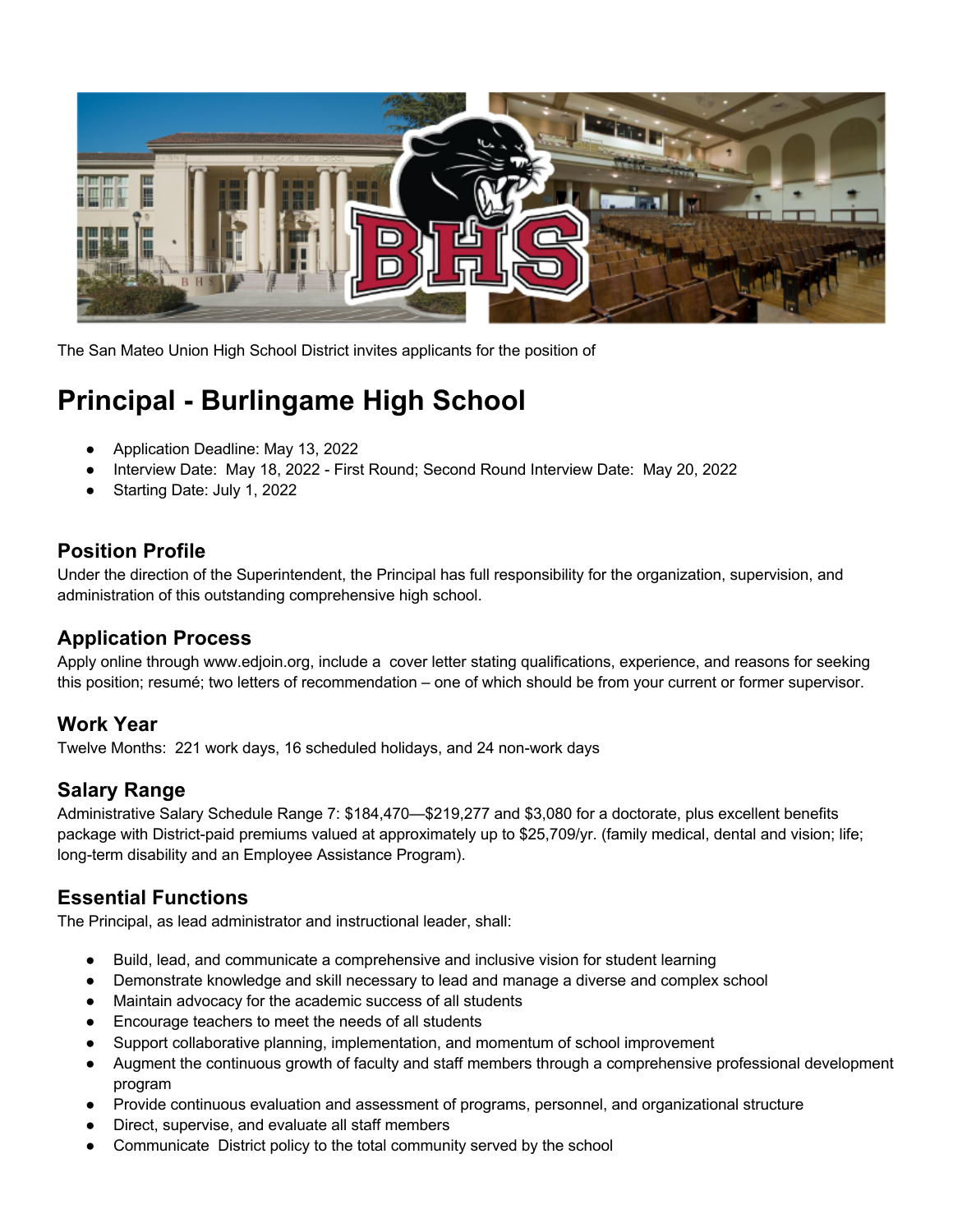- Possess the qualities needed to be quickly accepted as the school's instructional leader by the school staff, community, District administrators, and Board of Trustees
- Possess a broad understanding of modern-day instructional testing and assessment methods
- Provide a positive outlook on the role of public education
- Work harmoniously with parents of all backgrounds
- Inspire the school community
- Other related duties as assigned

# **Qualifications: Education/Training/Experience**

- Valid California Administrative Services Credential
- Three years of high school teaching preferred
- Master's and/or doctorate degree preferred
- Demonstrated leadership skills within the past five years
- Budget management preferred
- Experience in working effectively with staff to improve the teaching-learning process
- In-depth knowledge of instructional procedures, techniques, and materials
- Experience in developing and implementing effective procedures for the evaluation of educational programs of certificated and classified personnel
- Excellent verbal communication and writing skills

# **Physical Demands/Working Conditions With or Without Reasonable Accommodations**

- Ability to sit for long periods of time.
- Ability to work in a fast paced environment
- Ability to operate a computer keyboard and calculator.
- Ability to multitask in a busy environment
- Ability to tolerate noise level in the working environment.

The intent of this job description is to provide a representative summary of the major duties and responsibilities performed by incumbents of the position and are not intended to reflect all duties performed within the job. Incumbents may be required to perform other job-related tasks other than those specifically presented in the description.

SMUHSD is an equal opportunity employer in compliance with the Americans with Disabilities Act and all other applicable Federal, State, and Local regulations.

### **SMUHSD Equity Vision**

Vision: All students will learn in a safe, inclusive and equitable environment that validates, respects and honors their unique backgrounds, interests and identities.

Mission: We will continually identify, disrupt and eliminate institutional biases and barriers to ensure that all students have the skills and knowledge to thrive physically, emotionally, and academically.

### **Equal Opportunity Employer Statement**

San Mateo Union High School District is an equal-opportunity employer that is committed to diversity and inclusion in the workplace. We prohibit discrimination and harassment of any kind based on race, color, sex, religion, sexual orientation, national origin, disability, genetic information, pregnancy, or any other protected characteristic as outlined by federal, state, or local laws.

This policy applies to all employment practices within our organization, including hiring, recruiting, promotion, termination, layoff, recall, leave of absence, compensation, benefits, training, and apprenticeship. SMUHSD makes